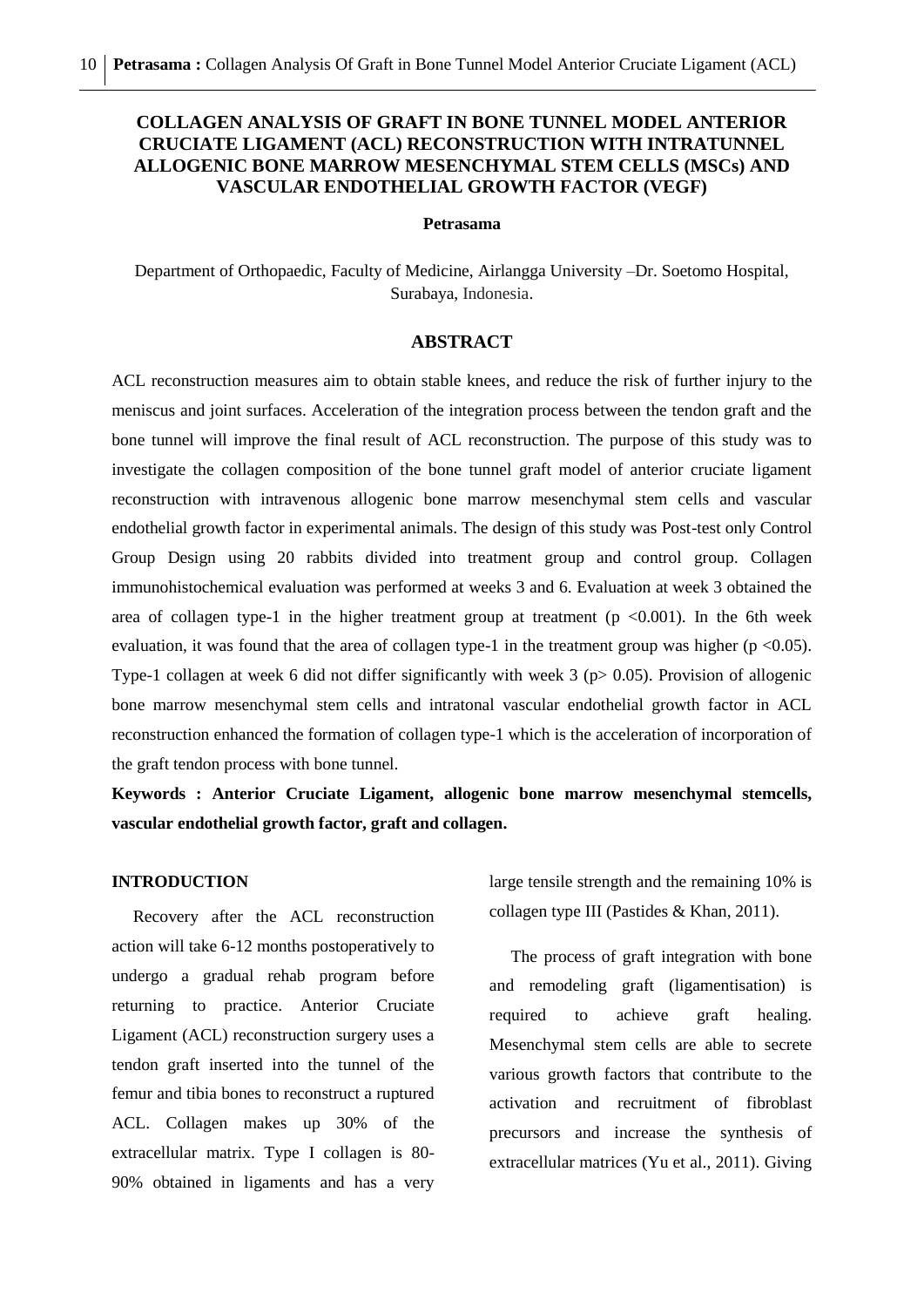vascular endothelial growth factor will promote neovascularization, stimulate fibroblast cell proliferation, collagen synthesis, and growth of bone-tunnel lettuce (Deehan & Cawston, 2005). The provision of mesenchymal stem cells and vascular endothelial growth factor in the bone tunnel has the potential to accelerate the process of

# **METHODS**

 This research was true experimental laboratory where control group and treatment group were analyzed by independent T-test one-sample test. This research was conducted for 6 weeks in Stem Cell Research and Development Center of Airlangga University. The research design used in this study was The Post-test only Control Group Design. The research subjects consisted of 20 animals

# **RESULTS**

It was found that in the control group evaluated after 3 weeks, the average area of collagen type-1 on immunohistochemical examination

the graft to bone healing which can be evaluated by changing the composition of collagen type I on the tendon graft interface in the bone tunnel. So this study aims to determine the effect of stem cell and vascular endothelial growth factor on changes in the extracellular matrix on graft bone tunnel model of ACL reconstruction.

divided into 2 (two) groups randomly based on observation time of 3 and 6 weeks.

 Experimental unit was the white rabbit (Oryctolagus cuniculus) adult, male, aged 6-9 months, from breeding, weight scales torbal (Torsion Balance), with a healthy condition characterized by an active movement, stool (faeces) was not mushy, no weight loss of more than 10% during acclimatization and response to stimuli around.

was  $4.25 \pm 0.79057$  mm2 in the femur and in the bone  $4,56 \pm 0.31458$  mm2 in the tibia.

| N <sub>0</sub>          | <b>Sample</b>         | <b>Evaluation (Control: 3 weeks)</b> |             |                          |                                                              |     |     |     |     |                                                                                      |     |      |
|-------------------------|-----------------------|--------------------------------------|-------------|--------------------------|--------------------------------------------------------------|-----|-----|-----|-----|--------------------------------------------------------------------------------------|-----|------|
|                         |                       |                                      | $\mathbf 2$ | 3                        | 4                                                            | 5   | 6   | 7   | 8   | 9                                                                                    | 10  | Mean |
|                         | Sample1.F             | 2,5                                  | 5           | $\overline{\phantom{0}}$ | 5                                                            | 7,5 | 5   | 2,5 | 10  | 5                                                                                    | 5   | 5,25 |
| $\overline{2}$          | Sample 2.F            | 2,5                                  | 2,5         | 5                        | 5                                                            | 2,5 | 2,5 | 2,5 | 5   | 5                                                                                    | 2,5 | 3,5  |
| 3                       | Sample 3.F            | 2,5                                  | 5           | 5                        | 2,5                                                          | 2,5 | 2,5 | 7,5 | 5   | 2,5                                                                                  | 2,5 | 3,75 |
| $\overline{\mathbf{4}}$ | Sample 4.F            | 5                                    | 5           | 7,5                      | 2,5                                                          | 5   | 5   | 2,5 | 2,5 | 5                                                                                    | 5   | 4,5  |
|                         |                       |                                      |             |                          | The average area (femur) (Mean $\pm$ SD): $4.25 \pm 0.79057$ |     |     |     |     |                                                                                      |     |      |
|                         | Sample 1.T            | 5                                    | 5           | 7,5                      | 2,5                                                          | 2.5 | 2.5 | 2,5 | 5   | 10                                                                                   | 2.5 | 4,5  |
| $\mathbf{2}$            | Sample <sub>2.T</sub> | 2,5                                  | 5           | 5                        | 2,5                                                          | 2,5 | 7,5 | 7,5 | 5   | 2,5                                                                                  | 2,5 | 4,25 |
| 3                       | Sample3.T             | 7,5                                  | 7.5         | 5                        | 2,5                                                          | 5   | 5   | 7,5 | 2,5 | 2,5                                                                                  | 5   | 5,0  |
| $\overline{\mathbf{4}}$ | Sample 14.T           | 2,5                                  | 2,5         | 2,5                      | 7,5                                                          | 7,5 | 2,5 | 2,5 | 5   | 5                                                                                    | 7,5 | 4,5  |
|                         |                       |                                      |             |                          |                                                              |     |     |     |     | Ket. F: Femur T: Tibia The average area (tibia) (Mean $\pm SD$ ): $4,56 \pm 0,31458$ |     |      |

Table 1. Total Area Collagen type -1 in Control Group of 3 Weeks Treatment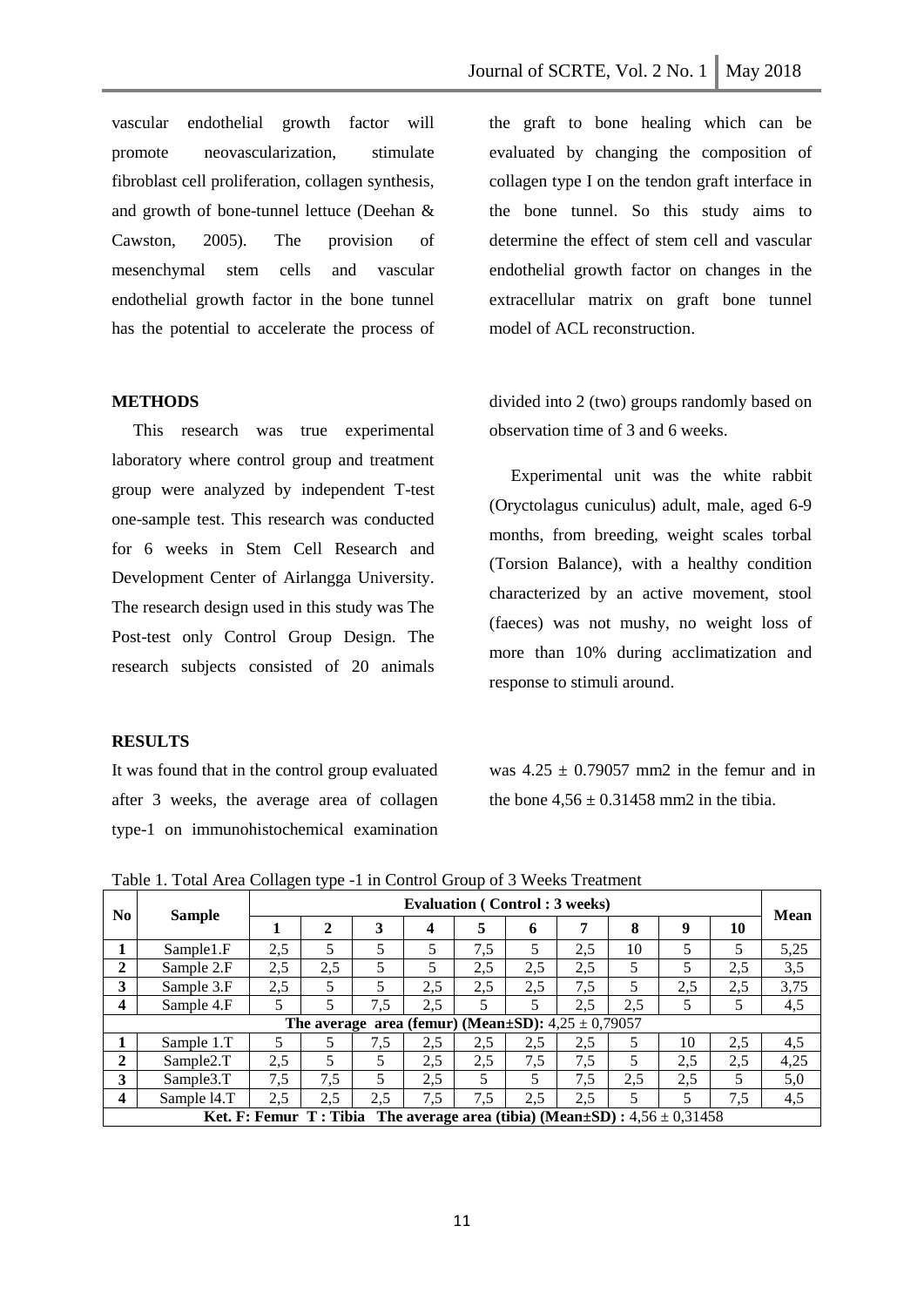| N <sub>0</sub> | <b>Sample</b>                                                                            | <b>Evaluation (Control: 6 weeks)</b> |     |     |                  |     |     |     |     |     |     |             |  |
|----------------|------------------------------------------------------------------------------------------|--------------------------------------|-----|-----|------------------|-----|-----|-----|-----|-----|-----|-------------|--|
|                |                                                                                          |                                      |     |     | $\boldsymbol{4}$ | 5   | 6   | 7   | 8   | -9  | 10  | <b>Mean</b> |  |
|                | Sample 1.F                                                                               | 5                                    | 2,5 |     | 2,5              | 2.5 | 2,5 | 7,5 | 5   | 2.5 |     | 4,0         |  |
| $\mathbf{2}$   | Sample 2.F                                                                               | 10                                   | 2.5 |     |                  | 7.5 |     |     |     | 2.5 | 2.5 | 5,0         |  |
| 3              | Sample 3.F                                                                               |                                      |     | 7,5 | 7,5              |     |     | 2,5 |     |     | 7,5 | 5,5         |  |
|                | The Average area (femur) (Mean±SD) :4,83 ± 0,76376                                       |                                      |     |     |                  |     |     |     |     |     |     |             |  |
|                | Sample 1.T                                                                               |                                      |     | 7.5 | 2.5              | 2.5 | 2.5 | 2,5 |     | 10  | 2.5 | 4,5         |  |
| $\overline{2}$ | Sample <sub>2.T</sub>                                                                    | 2.5                                  |     |     | 2.5              | 2,5 | 7,5 | 7,5 |     | 2.5 | 2.5 | 4,25        |  |
| 3              | Sample 3.T                                                                               | 7.5                                  | 7.5 | 5   | 2.5              |     |     | 7.5 | 2,5 | 2.5 |     | 5,0         |  |
|                | Ket. F: Femur T: Tibia The average area area (tibia) (Mean $\pm$ SD) : 4,75 $\pm$ 0,5000 |                                      |     |     |                  |     |     |     |     |     |     |             |  |

Table 2. Area of Type-1 Collagen Area in Control Group of 6 Weeks Treatment

It was found that in the control group evaluated after 3 weeks, the average area of collagen type-1 on immunohistochemical examination was  $4:25 \pm 0.79057$  mm 2 in the femur and in the bone  $0.31458 \pm 4.56$  mm2 in the tibia.

| N <sub>0</sub>                                            |                       | <b>Evaluation (Treatment: 3 weeks)</b> |                |      |      |      |     |                                                         |      |      | <b>Mean</b> |       |
|-----------------------------------------------------------|-----------------------|----------------------------------------|----------------|------|------|------|-----|---------------------------------------------------------|------|------|-------------|-------|
|                                                           | <b>Sample</b>         | 1                                      | $\overline{2}$ | 3    | 4    | 5    | 6   | 7                                                       | 8    | 9    | 10          |       |
|                                                           | Sample 1.F            | 15                                     | 15             | 10   | 12,5 | 12,5 | 15  | 10                                                      | 12,5 | 12,5 | 7,5         | 12,25 |
| $\mathbf{2}$                                              | Sample 2.F            | 7,5                                    | 7,5            | 10   | 10   | 10   | 5   | 10                                                      | 10   | 7,5  | 12,5        | 9,0   |
| 3                                                         | Sample 3.F            | 7,5                                    | 10             | 10   | 10   | 12,5 | 10  | 5                                                       | 12,5 | 12.5 | 10          | 10    |
| 4                                                         | Sample 4.F            | 7,5                                    | 7,5            | 10   | 10   | 10   | 7,5 | 7,5                                                     | 12,5 | 12.5 | 10          | 9,5   |
| 5                                                         | Sample 5.F            | 12,5                                   | 10             | 7,5  | 7,5  | 10   | 5   | 5                                                       | 7,5  | 12,5 | 10          | 8,75  |
| Average area (femur) (Mean $\pm SD$ ) : 9,9 $\pm 1,39866$ |                       |                                        |                |      |      |      |     |                                                         |      |      |             |       |
|                                                           | Sample1.T             | 7,5                                    | 7,5            | 10   | 10   | 10   | 7,5 | 12,5                                                    | 12,5 | 7,5  | 12,5        | 9,75  |
| $\mathbf{2}$                                              | Sample <sub>2.T</sub> | 7,5                                    | 7,5            | 10   | 10   | 5    | 7,5 | 12,5                                                    | 5    | 5    | 10          | 8,0   |
| 3                                                         | Sample3.T             | 7,5                                    | 7,5            | 5    | 10   | 7,5  | 5.  | 10                                                      | 10   | 12.5 | 10          | 8,5   |
| 4                                                         | Sample 4.T            | 12,5                                   | 12,5           | 12,5 | 10   | 7,5  | 5   | 15                                                      | 10   | 10   | 10          | 10,5  |
| 5                                                         | Sample5.T             | 7,5                                    | 7,5            | 10   | 10   | 5    | 5   | 7.5                                                     | 7.5  | 12.5 | 10          | 8,25  |
|                                                           |                       | Ket. F: Femur T: Tibia                 |                |      |      |      |     | Average area (tibia) (Mean $\pm SD$ ) : $9 \pm 1,07529$ |      |      |             |       |

Table 3. Total Area Collagen type -1 In 3 Weeks Control group

It was found that control treatment evaluated after 3 weeks, the average area of collagen type 1 on immunohistochemical examination was

 $9.9 \pm 1,39866$  mm<sup>2</sup>on femur and bone was  $9 \pm 1$ 1,07529 mm<sup>2.</sup>

| N <sub>0</sub> |                                                              |          |     |     | <b>Evaluation (Treatment: 3 weeks)</b> |      |     |     |      |      |      |             |  |
|----------------|--------------------------------------------------------------|----------|-----|-----|----------------------------------------|------|-----|-----|------|------|------|-------------|--|
|                | <b>Sampel</b>                                                |          | 2   | 3   | 4                                      | 5    | 6   |     | 8    | 9    | 10   | <b>Mean</b> |  |
|                | Sample 1.F                                                   | 5        | 7.5 | 7.5 | 5                                      | 2,5  | 7,5 | 7,5 | 2.5  |      | 2,5  | 5,25        |  |
| $\overline{2}$ | Sample 2.F                                                   | 10       | 10  | 2.5 | 2,5                                    |      | 7,5 | 7,5 | 10   | 10   | 7.5  | 7,25        |  |
| 3              | Sample 3.F                                                   | 10       | 7,5 | 7,5 | 12,5                                   | 10   | 5   | 7,5 | 7,5  |      | 7,5  | 8,0         |  |
| 4              | Sample 4.F                                                   | 5        |     | 10  | 7.5                                    |      | 10  | 10  | 12,5 |      | 2,5  | 7,25        |  |
| 5              | Sample 5.F                                                   | 10       | 10  | 7.5 | 12,5                                   | 12.5 | 10  | 10  | 7,5  | 7.5  |      | 8,25        |  |
| 6              | Sample 6.F                                                   | 7,5      | 10  | 10  | 12,5                                   | 12,5 | 10  | 7,5 | 15   | 12,5 | 12,5 | 11,0        |  |
|                | Rerata Luas area (femur) (Mean $\pm$ SD) : 7,8 $\pm$ 1,87528 |          |     |     |                                        |      |     |     |      |      |      |             |  |
|                | Sample1.T                                                    | 7<br>1.5 | 7.5 | 10  | 10                                     |      | 7,5 | 10  | 2.5  | 2,5  | 7.5  | 7,0         |  |

Table 4. Collagen Type Area Size -1 In treatment Group 3 weeks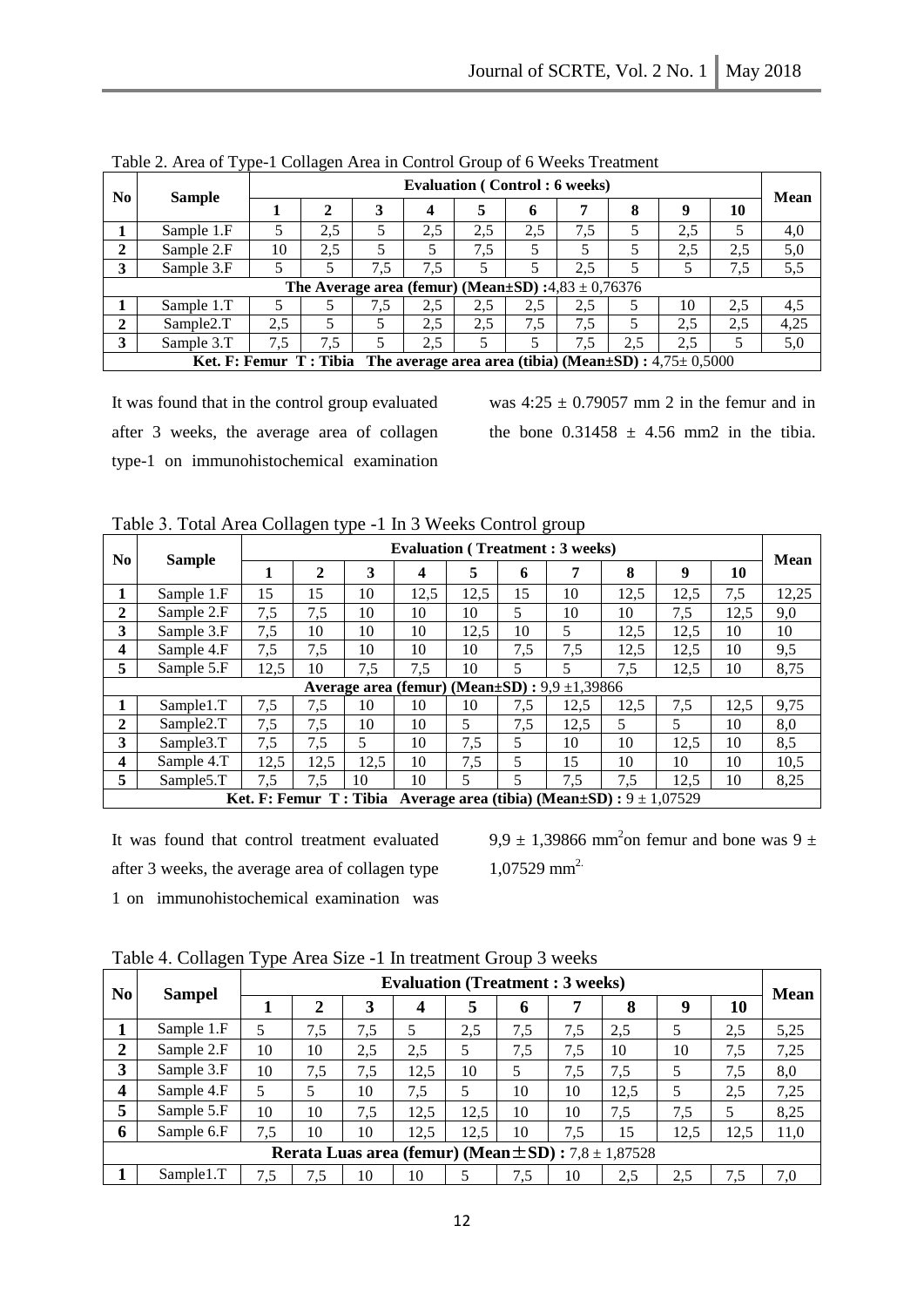| ◢                       | Sample <sub>2.T</sub>                                                                | 7.5  | 10   | 12.5 | 10   |      | 7,5  | 7,5 | 12.5 | 10 |     | 8.75 |
|-------------------------|--------------------------------------------------------------------------------------|------|------|------|------|------|------|-----|------|----|-----|------|
|                         | Sample3.T                                                                            | 10   | 10   | 12.5 | 12.5 | 10   | 10   |     | 10   |    | 7,5 | 9,5  |
| $\overline{\mathbf{4}}$ | Sample4.T                                                                            | 7,5  | 12.5 | 12.5 | 7    |      |      | 2.5 | 2.5  | 10 | 7.5 | 7,25 |
|                         | Sample <sub>5.T</sub>                                                                | 7,5  | 7.5  | 12.5 | 10   | 12.5 | 12.5 |     | 10   |    | 7,5 | 9,0  |
| o                       | Sample <sub>6.T</sub>                                                                | 12.5 |      |      | 12.5 | 10   | 7,5  | 7,5 |      |    |     | 8,25 |
|                         | Ket. F: Femur T: Tibia<br>Average area (tibia) (Mean $\pm SD$ ) : 8,2 $\pm$ 0 ,99268 |      |      |      |      |      |      |     |      |    |     |      |

 Was found that the treatment group were evaluated after 6 weeks is obtained, the average area of collagen type-1 immunohistochemical examination was  $7.8 \pm 1.87528$  mm<sup>2</sup> at the bone of the femur and  $8.2 \pm 0$ , 99 268 mm<sup>2</sup> on the tibia.

 There was significant difference between mean extensive collagen in the treatment groups and control group for 3 weeks treatment ( $p < 0.001$ ). Mean extensive collagen in the treatment groups for 3 weeks tibia higher

# **DISCUSSION**

 Surgery ACL reconstruction aims to regain knee mechanically stable, lowers the risk of further injury to the meniscus and the surface of joints by reducing joint movement anteroposterior (Myklebust & Bahr, 2005).reconstruction surgery The anterior cruciate ligament (ACL) using a graft tendon were inserted into the tunnel in the femur and tibia to reconstruct a ruptured ACL. Bone formation, graft remodeling and integration with bone graft determines the mechanical strength of the graft in ACL reconstruction (Lui et al., 2010). The process of rapid integration between the graft tendon to bone tissue in the bone tunnel to obtain sufficient mechanical strength will improve the outcome of ACL reconstruction (Kanazawa et al., 2012).

than the control group and this difference was statistically significant ( $p \lt 0.001$ ). Mean extensive collagen in the treatment group during the 6-week femur is greater than the control group and this difference was statistically significant  $(P \le 0.05)$ . Mean extensive collagen in the treatment group during the 6-week tibia greater than the control group and these differences were significant statistically  $(P \le 0.05)$ .

 This research isstudy true experimental aimed to analyze the extensive formation of collagen type-1 histologically the graft tendonin amodel ofbone tunnel ACL reconstruction with allogenic bone marrow mesenchymal stem cells (MSCs) and vascular endothelial growth factor (VEGF) in intratunnel. Time observations were made at week 3 and week 6 based on research by Tomita et al 2001. At week 3 necrosis in a graph and granulation tissue contained between the graft to the wall of the bone tunnel. At week 6 obtained bone formation at the interface graft with bonetunnel and pembentukan serabut yan perpendicular collagen connects graft tendonto the bonetunnel together with granulation tissue on the tendon. Fiber. This collagen is composed resembles Sharpey's fibers (Ouyang et al.,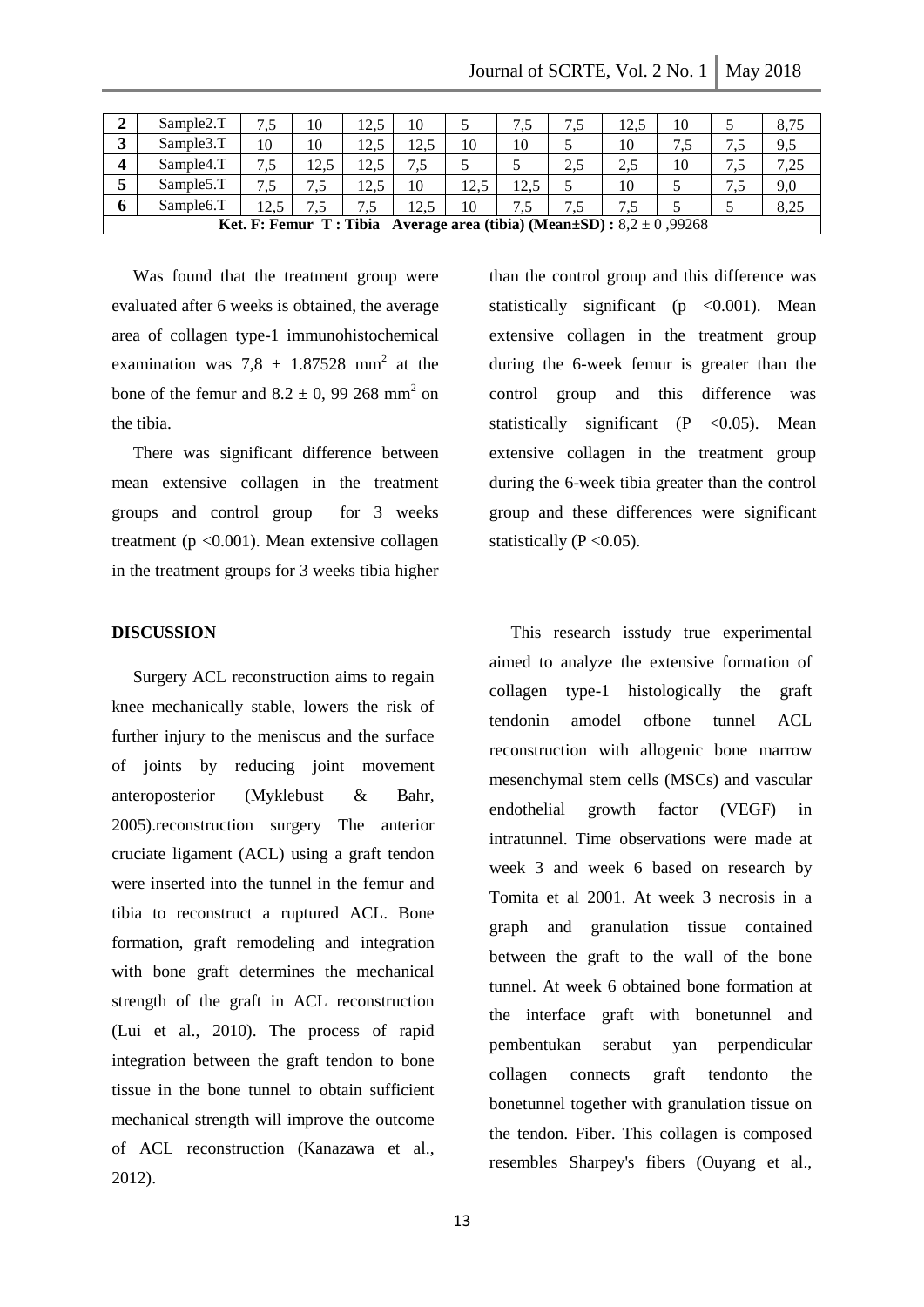2004; Zelle et al., 2005). MSCs were able to secrete various growth factors that contribute to the activation and recruitment of fibroblast precursors and increasing the synthesis of extracellular matrix (Yu et al., 2011). Relatively a vascular condition of graft the tendonis one of the factors that lead process to bone graft healing is not optimal and improve network degradation (Lui et al., 2010).

Administration VEGF will encourage neovaskulerisasi, stimulates proliferation of fibroblasts, collagen synthesis and growth of lettuce bone tunnel (Deehan & Cawston,2005). The results of the comparative analysis on penelitianini T test showed significant difference between control and treatment groups at week 3 ( $p = 0.000$ ) and at week 6 ( $p = 0.000$ )  $= 0.036$ ). However comparative analysis by T test between the treatment weeks to 3 and week 6 showed meaningful differences. Treatment 3rd week has extensive formation of collagen type-1 greater  $(9.90 \mu m^2 \pm 1.39)$ compared to week 6 (7.83 $\mu$ m<sup>2</sup> ± 1.87).

 In this study, an increase in the formation of collagen type-1 significantly in the treatment group. Increased formation of collagen type-1 were significantly indicates the acceleration of the process of integration of the graft to the bone tunnel (Pastides & Khan, 2011). Early stages immediately after the reconstruction is the result of traumatic necrosis drilling of bonetunnel. Tendon graft inside the bone tunnel will experience stages of the healing process (Lui et al., 2010). Ischemic Necrosis will be followed by an acute inflammatory process, chronic

inflammatory cell recruitment and, revaskulerisation and cell proliferation and remodeling collagen (Deehan & Cawston, 2005).

 In this study, a decrease in the area of collagen type-1 at week 6 compared to weeks to 3 although the statistical analysis showed no significant difference. The integration process graft with and the bone remodeling of graft (ligamentation) required to achieve healing of the graft.The decline in the area of collagen type-1 at week 6can be attributed to the formation of a layer chondroid at week 2yang contain lots of collagen type 2 and persanan cells and deposed chondroid the matrix collagen type-2 (Kanazawa et al.,2012). Research Kanazawa et al mengeluasi interface bone with a tendon in ACL reconstruction rabbit experimental animals at weeks 1, 2, 4 and 8. In the first week of granulation tissue is dominated by the formation collagen type-1 are minimal. In the second week up to 4 expression of collagen type-1 increased along with the establishment chondroid the layer that contains collagen type 2 and Sharpey-like fibers comprising of collagen type-3. The formation of collagen type-3 will be increased at week 8 in which this week began the process of remodeling of the graft (Kanazawa et al.,2012).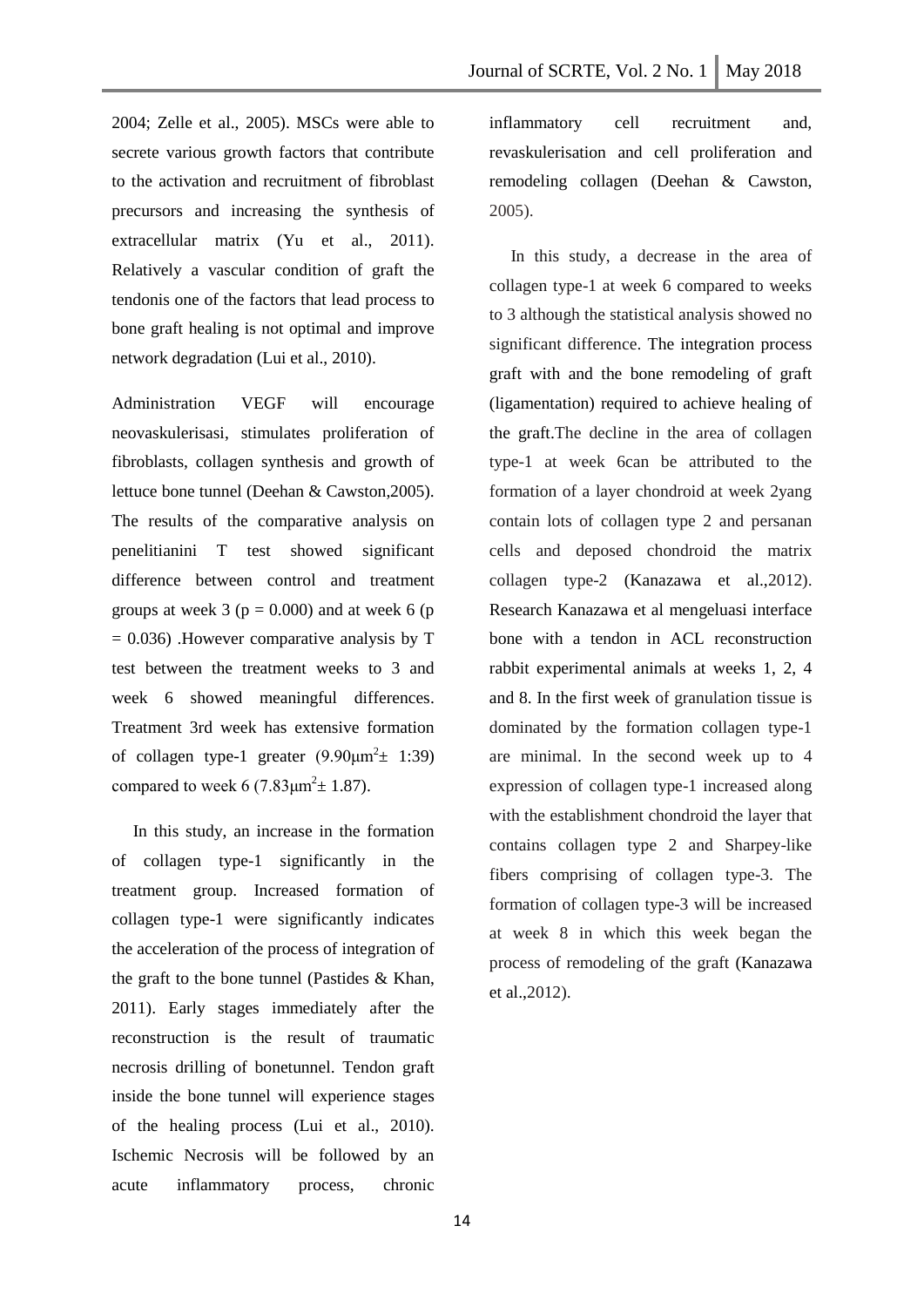# **CONCLUSION**

 The provision of allogenic Mesenchymal Stem Cells (MSCs) and Vascular Endothelial Growth Factor (VEGF) intratunnel the models bonetunnel ACL reconstruction significantly increase the area of collagen type-1 on the

#### **REFERENCES**

- Ardern C, Taylor N, Feller J, Webster K. 2012. Return-to-sport Outcomes at 2 to 7 years anterior cruciate Lihgament After Reconstruction Surgery. American Journal of Sports Medicine. January; 40 (1): p. 41-48.
- Changlong Y, Lin L, Wei X. 2011. The Different Effects of TGF-β1, VEGF and PDGF on the remodeling of anterior cruciate ligament graft, Targets in Gene Therapy. In You Y. Targets in Gene Therapy. Shanghai: Intechopen.
- Deehan DJ, Cawston TE. 2005. The Biology of Integration of anterior cruciate ligament. British Editorial Society of Bone and Joint Surgery; 87 (B): p. 889-895.
- Dordevic M, Hirschmann MT. 2014. Mechanism of Injury ACL Tear. In Siebold R. anterior cruciate ligament Reconstruciton A Practical Gudie. New York: Springer Heidelberg; p. 49-52.
- Kjaer M, Krogsgaard M, Magnusson P, Engebretsen L, Roos H, Takala T, et al., Editors. Textbook of Sports

tissue graft tendon with bonetunnel. Increased collagen type-1 area indicates more the number of collagen tissue at the graft interface tendon with bonetunnel, along with the process incorporation graft tendon with bonetunnel earlier.

Medicine. Oxford: Blackwell; p. 561.

- Kanazawa T, Soejima T, Tabuchi K. 2012. histological analysis on the tendon-tobone healing utilizing bone marrowderived MSCs in ACL reconstruction without amodels. bone tunnel ORS 2012 Annual Meetin; 1341.
- Kweon C, Lederman ES, Chhabra A. 2013. Anatomy and Biomechanics of the cruciate ligaments and Their Implications Surgical. In G. Fanelli he MultipleLigament: Injured Knee A Practical Guide to Management. New York: Springer Science; p. 17-26.
- Lui PPY, Zhang P, Chan KM, Qin L. 2010. Biology and Augmentation of Tendon-Bone Repair Insertion. Journal of Orthopedic Surgery and Research. August; 5 (59): p. 1-14.
- Myklebust G, Bahr R. 2005. Return to Play Guidelines AfterThe anterior cruciate Surgery ligament. British Journal of Sports Medicine. April; 39 (3): p. 127- 131.
- Ouyang HW, Goh J, Lee EH. 2004. Use of Bone Marrow Stromal Cells for Tendon Graft-to-Bone Healing histological and immuno